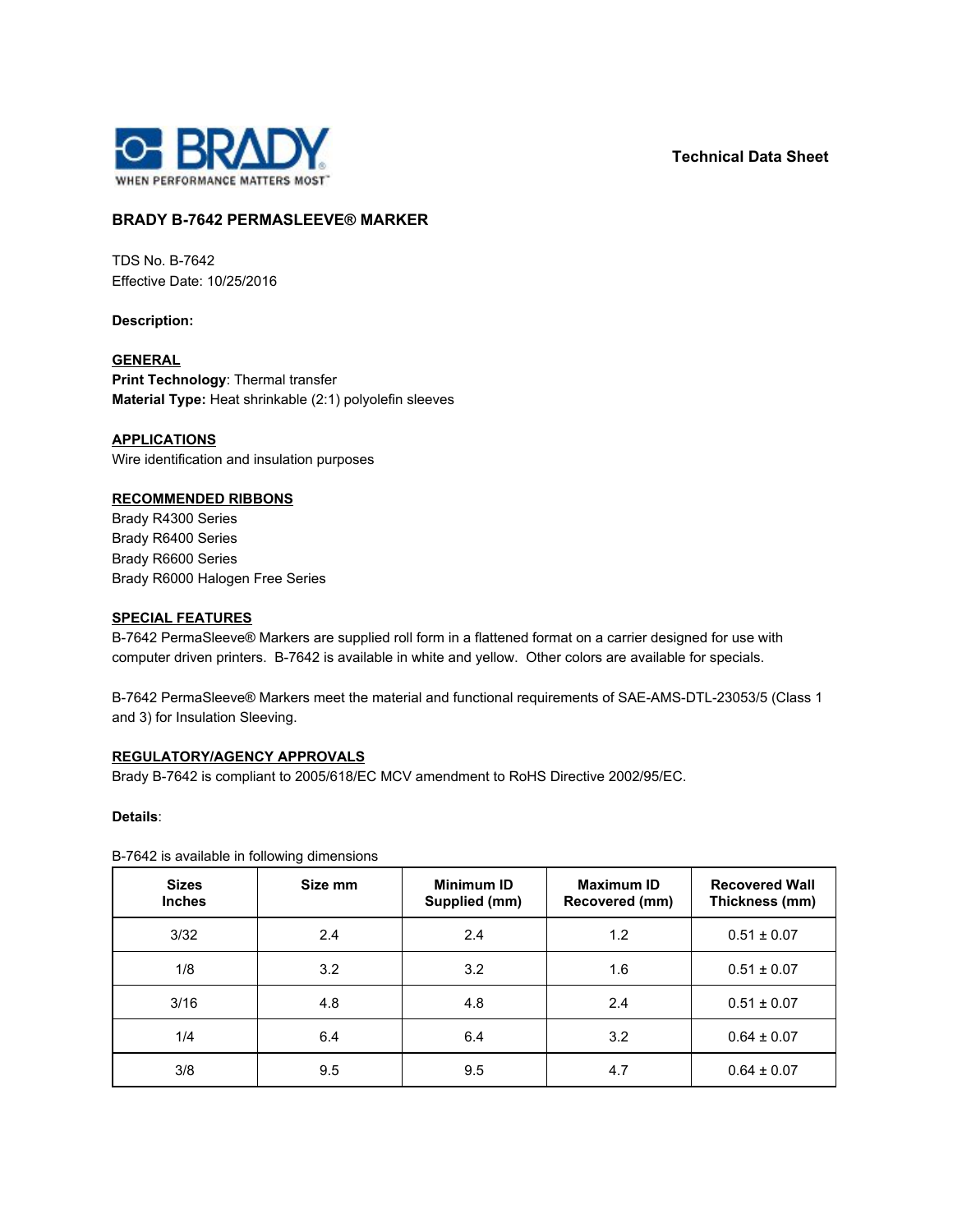| 1/2  | 12.7 | 12.7 | 6.4  | $0.64 \pm 0.07$ |
|------|------|------|------|-----------------|
| 3/4  | 19.1 | 19.1 | 9.5  | $0.76 \pm 0.07$ |
|      | 25.4 | 25.4 | 12.7 | $0.89 \pm 0.07$ |
| 11/2 | 38.1 | 38.1 | 19.1 | $1.02 \pm 0.07$ |
| ົ    | 50.8 | 50.8 | 25.4 | $1.14 \pm 0.07$ |

Shrink method: Any industrial grade heat gun may be used to shrink B-7642 PermaSleeve® Markers

| <b>PHYSICAL</b><br><b>PROPERTIES</b> | <b>TEST METHODS</b> | <b>STANDARD</b><br><b>REQUIREMENT</b> | <b>TYPICAL VALUE</b> |
|--------------------------------------|---------------------|---------------------------------------|----------------------|
| Tensile Strength                     | ASTM D 638          | 10.3 Mpa min.                         | 14MPa                |
| Elongation at break                  | ASTM D 638          | 200% min.                             | 410%                 |
| Longitudinal Change                  | SAE-AMS-DTL-23053   | ± 5%                                  | 0%                   |
| <b>Specific Gravity</b>              | ASTM D 792          | 1.35 $g/cm3$ max.                     | 1.34 $g/cm3$         |
| Secant Modulus                       | ASTM D 882          | 173 MPa max.                          | 65 MPa               |

| <b>ELECTRICAL</b><br><b>PROPERTIES</b>      | <b>TEST METHODS</b> | <b>STANDARD</b><br><b>REQUIREMENT</b> | <b>TYPICAL VALUE</b> |
|---------------------------------------------|---------------------|---------------------------------------|----------------------|
| Dielectrical Strength                       | ASTM D 876          | 19.7 kV/mm min.                       | 37 kV/mm             |
| <b>Volume Resistivity</b>                   | ASTM D 876          | $10^{14}$ ohm.cm, min.                | $3.1X10^{14}$ Ohm-cm |
| Dielectric voltage<br>withstand (2.5kVx60s) | <b>UL224</b>        | No breakdown                          | Pass                 |

| <b>TEMPERATURE</b><br><b>PROPERTIES</b>                      | <b>TEST METHODS</b> | <b>STANDARD</b><br><b>REQUIREMENT</b> | <b>TYPICAL VALUE</b> |
|--------------------------------------------------------------|---------------------|---------------------------------------|----------------------|
| Heat shock 4 hours at<br>$225^{\circ}$ C                     | SAE AMS-DTL-23053   | No dripping, cracking of<br>flowing   | Pass                 |
| Elongation after Heat<br>aging 168 hours 175°C               | SAE AMS-DTL-23053   | Min. Elongation 100%                  | 420%                 |
| Low temperature<br>Flexibility -55°C for 4<br>hours          | SAE AMS-DTL-23053   | No cracking                           | Pass                 |
| Copper corrosion<br>$(175^{\circ}C \times 16 \text{ hours})$ | SAE AMS-DTL-23053   | No corrosion                          | Pass                 |
| Operation temperature                                        | SAE AMS-DTL-23053   | SAE AMS-STD-104                       | Pass                 |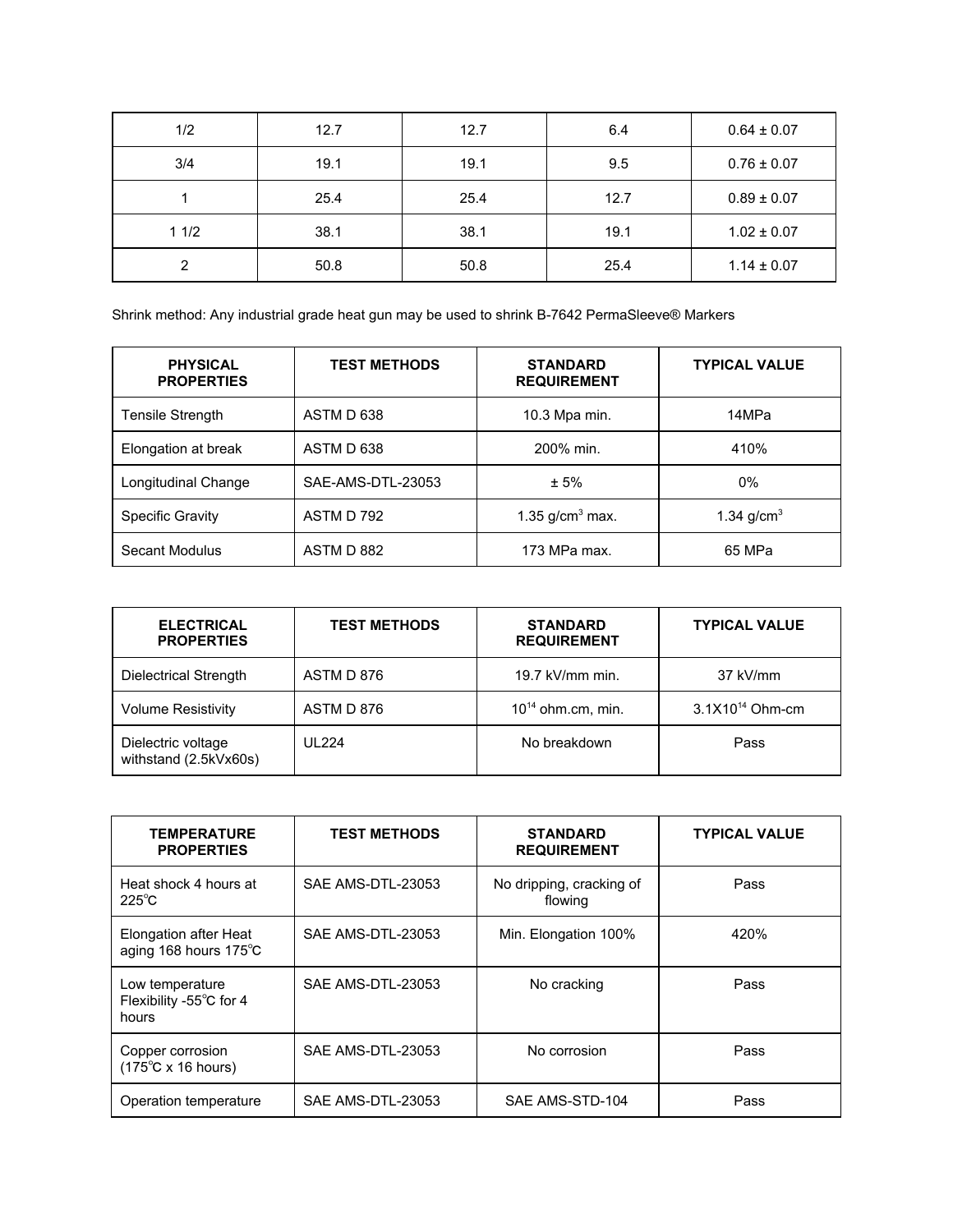| $(175^{\circ}$ C x 24 hours) | Class 1 |  |
|------------------------------|---------|--|
|------------------------------|---------|--|

| <b>CHEMICAL</b><br><b>PROPERTIES</b>                   | <b>TEST METHODS</b> | <b>STANDARD</b><br><b>REQUIREMENT</b> | <b>TYPICAL VALUE</b>        |
|--------------------------------------------------------|---------------------|---------------------------------------|-----------------------------|
| Flammability                                           | UL 224, VW-1        | 60s max.                              | Pass                        |
| Water absorption                                       | ASTM D 570          | $0.5\%$ max.                          | 0.25%                       |
| Fluid resistance (after<br>immersion 23°Cx24<br>hours) | SAE AMS-DTL-23053   | 6.9 Mpa tensile strength              | Pass<br>(7.25 to 16.50 MPA) |
| Fungus resistance                                      | ASTM G 21           | No growth                             | Pass                        |

Performance properties were tested on B-7642 white and yellow sleeves printed with the R4300 Series, R6400 Series and R6600 Series thermal transfer ribbons. The results are the same for both colors and all ribbons unless noted. Sleeves were tested shrunk on appropriate sized wires.

| PERFORMANCE PROPERTIES                                                    | <b>TEST METHODS</b>                                                                            | <b>TYPICAL RESULTS</b>                                                                           |
|---------------------------------------------------------------------------|------------------------------------------------------------------------------------------------|--------------------------------------------------------------------------------------------------|
| <b>High Service Temperature</b>                                           | 5 minutes at 240°C                                                                             | Slight discoloration                                                                             |
|                                                                           | 24 hours at 160°C                                                                              | Slight discoloration (white sleeves)<br>No visible effect (yellow sleeves)                       |
|                                                                           | 1000 hours at $120^{\circ}$ C                                                                  | Slight discoloration (white sleeves)<br>No visible effect (yellow sleeves)                       |
| Low Service Temperature                                                   | 1000 hours at $-40^{\circ}$ C                                                                  | No visible effect                                                                                |
| <b>UV Light Resistance</b>                                                | 1000 hours in UV Lightchamber                                                                  | No visible effect                                                                                |
|                                                                           | 1000 hours in Q-Sun Xenon Test<br>Chamber                                                      | Slight discoloration (white sleeves)<br>Very slight fade (yellow sleeves)                        |
| Weatherability                                                            | 1000 hours in QUV weatherometer                                                                | No visible effect                                                                                |
|                                                                           | 1000 hours in Xenon Arc<br>Weatherometer                                                       | Slight discoloration (white sleeves)<br>Slight to moderate fade (yellow<br>sleeves)              |
| Humidity resistance                                                       | 1000 hours at 37°C/95% Relative<br>Humidity                                                    | No visible effect                                                                                |
| Print Adherence per SAE-AS81531<br>(sec 3.4.2)                            | SAE-AS81531 (Sec 4.6.2)<br>Samples tested after unrestricted<br>shrink at 200°C for 3 minutes  | Print is still easily legible on sleeves<br>printed with all ribbons                             |
|                                                                           | 20 eraser rubs with hard hand<br>pressure                                                      |                                                                                                  |
| Solvent Resistance per<br>SAE-AS81531 (3.4.3)<br>Solution A<br>Solution C | Samples tested after unrestricted<br>shrink at 200°C for 3 minutes<br>MIL-STD-202, Method 215K | Print is still easily legible on sleeves<br>printed with all ribbons in all three<br>test fluids |
|                                                                           |                                                                                                |                                                                                                  |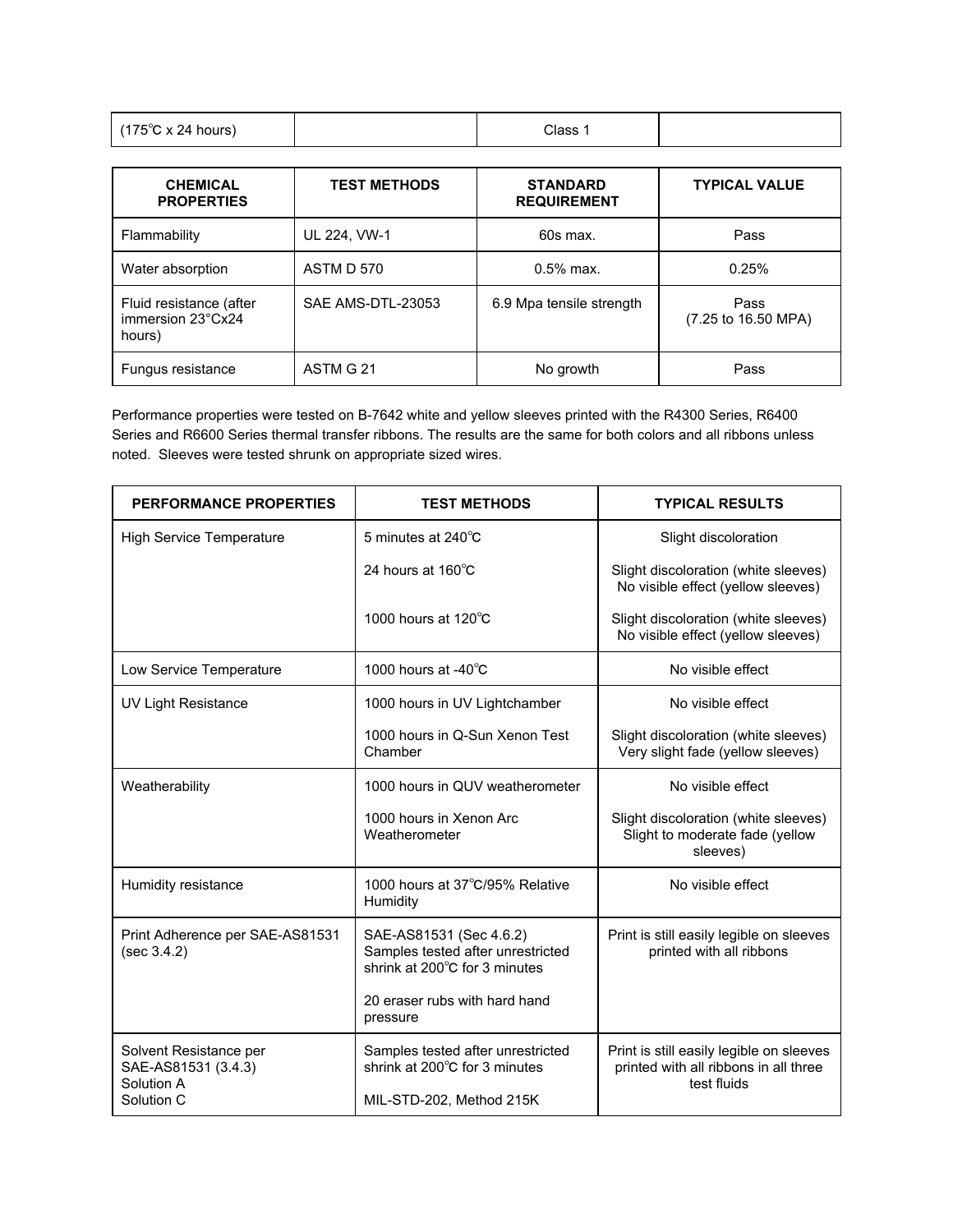| toothbrush rub after each immersion |
|-------------------------------------|
|-------------------------------------|

Solution A: 1 part isopropyl alcohol, 3 parts mineral spirits

Solution B: deleted from MIL-STD-202, Method 215J

Solution C: BIOACT®EC-7R™ terpene defluxer

Solution D: 42 parts water, 1 part polypropylene glycol monomethyl ether, 1 part monoethanolamine at 70℃

| <b>PERFORMANCE PROPERTIES</b> | <b>TEST METHOD</b> |
|-------------------------------|--------------------|
| CHEMICAL RESISTANCE           | <b>SEE BELOW</b>   |

Sleeves were printed with R4300 Series, R6400 Series and R6600 Series thermal transfer ribbons and allowed to dwell 24 hours prior to shrinking on appropriate sized wires and testing. Testing was conducted at room temperature and consisted of 5 cycles of 10 minute immersions in the specified chemicals followed by 30 minute recovery periods. After the final immersion, the samples were removed from the test fluid and the printed image rubbed 10 times with a cotton swab saturated with the test fluid. The rating scale below shows the effect to the quality of print for each sample.

Unless otherwise noted, there was no visible effect to the printed image prior to rubbing for the above ribbons.

| <b>CHEMICAL</b><br><b>REAGENT</b> | <b>APPEARANCE</b><br><b>WITHOUT RUB</b> | APPEARANCE OF PRINT AFTER RUB |                         |                |
|-----------------------------------|-----------------------------------------|-------------------------------|-------------------------|----------------|
|                                   |                                         | R4300                         | R6400                   | <b>R6600</b>   |
| Isopropyl Alcohol                 | 1                                       | $1 - 2$                       | 1                       | $\overline{2}$ |
| JP-8 Jet Fuel                     | 1                                       | $3 - 4$                       | 1                       | 3              |
| Diesel (gasoil)                   | 1                                       | 3                             | 1                       | 1              |
| Mil 5606 Oil                      | 1                                       | $2 - 3$                       | 1                       | $\overline{2}$ |
| De-ionized Water                  | 1                                       | 1                             | 1                       | 1              |
| <b>MEK</b>                        | 1                                       | $2 - 3$                       | 1                       | 3              |
| Gasoline                          | 1                                       | $3 - 4$                       | 1                       | $3 - 4$        |
| Motor oil 15W20                   | 1                                       | $2 - 3$                       | 1                       | 1              |
| Skydrol® 500B-4                   | 1                                       | $2 - 3$                       | 1                       | $\overline{2}$ |
| 10% Salt water<br>solution        | 1                                       | 1                             | 1                       | 1              |
| Acetone                           | 1                                       | 3                             | $\overline{2}$          | 1              |
| Toluene                           | 1                                       | 5                             | $\overline{\mathbf{4}}$ | $\overline{2}$ |
| <b>Mineral Spirits</b>            | 1                                       | 5                             | $\overline{2}$          | 1              |
| Brake fluid - DOT 4               | 1                                       | 3                             | $1 - 2$                 | 1              |

Rating Scale: